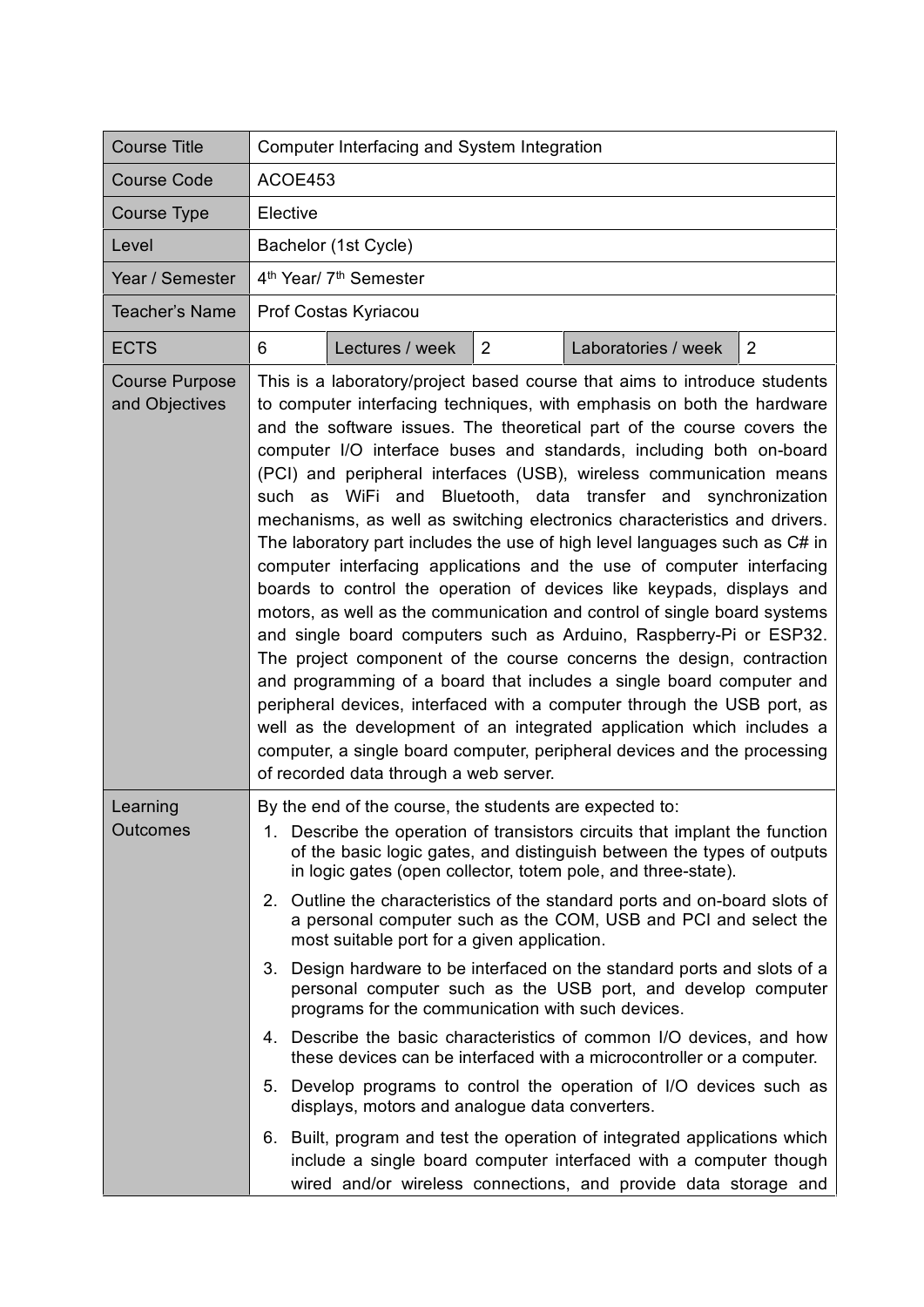|                         | processing through a web server.                                                                                                                                                                                                                                                                                                                                                                                                                                                                                                                                                                                                                                                     |               |                                                                                                                                                                                                                                                                                                                                                                                     |
|-------------------------|--------------------------------------------------------------------------------------------------------------------------------------------------------------------------------------------------------------------------------------------------------------------------------------------------------------------------------------------------------------------------------------------------------------------------------------------------------------------------------------------------------------------------------------------------------------------------------------------------------------------------------------------------------------------------------------|---------------|-------------------------------------------------------------------------------------------------------------------------------------------------------------------------------------------------------------------------------------------------------------------------------------------------------------------------------------------------------------------------------------|
| Prerequisites           | ACOE201, ACSC183                                                                                                                                                                                                                                                                                                                                                                                                                                                                                                                                                                                                                                                                     | Co-requisites | ACOE343                                                                                                                                                                                                                                                                                                                                                                             |
| <b>Course Content</b>   | <b>Computer Interfacing:</b> Switching electronics and common TTL devices.<br>Microprocessor bus interfacing, interfacing standards (ISA, PCI) as well as<br>interfacing through wired ports (COM, USB and Ethernet) and wireless<br>connections (WiFi and Low Energy Bluetooth, Zigbee and Lora).<br>Interfacing with digital Input/Output devices, Digital-to-analog and analog-<br>to-digital converters. Programmed controlled, interrupt, and DMA data<br>transfer.<br>Software Interfacing: Human-Computer interfacing and visual displays<br>using C#, use of threads for real-time applications, development of device<br>drivers, connections to databases and web servers. |               |                                                                                                                                                                                                                                                                                                                                                                                     |
|                         |                                                                                                                                                                                                                                                                                                                                                                                                                                                                                                                                                                                                                                                                                      |               |                                                                                                                                                                                                                                                                                                                                                                                     |
|                         | access of microcontroller systems to databases and web servers.                                                                                                                                                                                                                                                                                                                                                                                                                                                                                                                                                                                                                      |               | Laboratory Work: Individual or small group experiments performed with<br>the use of special hardware attached on the computer's ports.<br>Experiments include serial and parallel data transfer, interfacing with 2-<br>state devices, interfacing with analog-to-digital and digital-to-analog<br>converters, serial communication through wired and wireless connections,         |
|                         | through a web server.                                                                                                                                                                                                                                                                                                                                                                                                                                                                                                                                                                                                                                                                |               | <b>Project Work:</b> Students are expected to design, built, program and test<br>the operation of integrated applications which include a single board<br>computer interfaced with a computer though wired and/or wireless<br>connections, and provide data storage in databases and processing                                                                                     |
| Teaching<br>Methodology | session.                                                                                                                                                                                                                                                                                                                                                                                                                                                                                                                                                                                                                                                                             |               | The underlining theory of the course is delivered to the students during<br>lecture sessions, through electronic presentations. After acquiring the<br>theoretical background, students carry out laboratory work that includes<br>the implementation of a predefined procedure and the completion of a<br>design task. Typically, a 2-hour lecture session proceeds a 2-laboratory |
|                         | Project work includes also a project report and a presentation.                                                                                                                                                                                                                                                                                                                                                                                                                                                                                                                                                                                                                      |               | To further develop their practical/professional skills, students undertake a<br>group project. This is an integrated project which includes the assembly<br>and testing of an electronic board, connected on a computer, as well as<br>the development of software that implements a real life application.                                                                         |
| <b>Bibliography</b>     | Textbook:<br>• No specific textbook will be used for this course. The bibliography to be<br>through the internet.                                                                                                                                                                                                                                                                                                                                                                                                                                                                                                                                                                    |               | used in this course will include a selection of relevant tutorials available                                                                                                                                                                                                                                                                                                        |
| Assessment              | assessment component are:                                                                                                                                                                                                                                                                                                                                                                                                                                                                                                                                                                                                                                                            |               | The assessment of the course includes two tests with problem solving<br>questions, the laboratory work assessment, based on the students' lab<br>reports and the assessment of the class project. The weights for each                                                                                                                                                              |